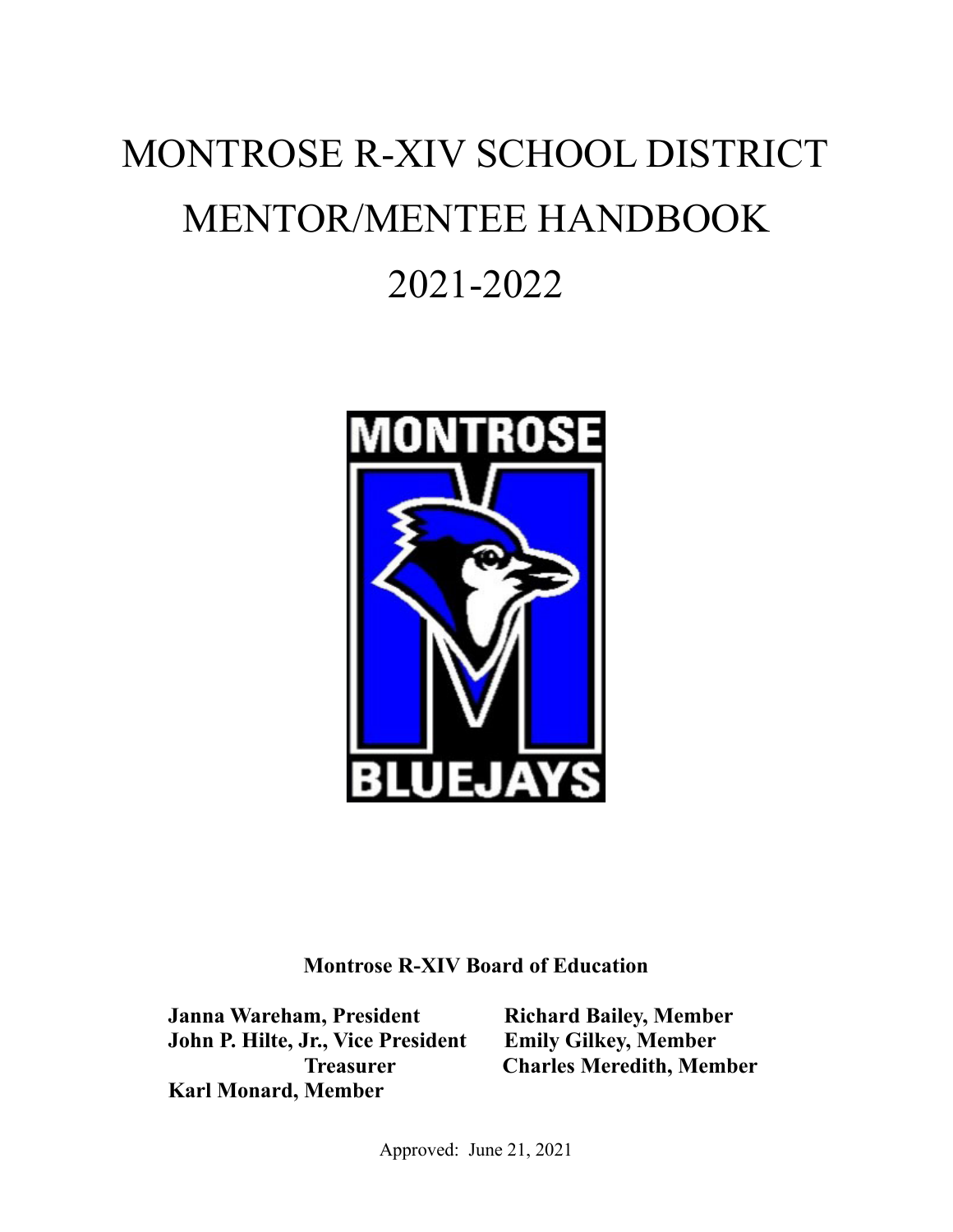#### **INTRODUCTION**

The 1985 Missouri Excellence in Education Act (5 CSR 80-800.010) requires establishment of professional development programs specifically for beginning teachers who have no prior teaching experience. According to law, school districts in Missouri must provide a professional development plan for each teacher who has no experience. This "beginning teacher support system" must include an entry-year mentor program.

A study of the literature regarding new teachers reveals some discouraging trends: nationwide, approximately 15 percent of new teachers leave after their first year, and 40 to 50 percent of those entering the teaching profession will leave during the first seven years. A mentor program increases the likelihood that a teacher will experience a positive introduction into teaching. It can be an effective way to help new teachers ease into their professional roles.

The Professional Development Committee intends this handbook to be a positive, workable, and effective instrument that will help produce a mentoring program that provides meaningful assistance and encouragement for the beginning teacher in the Montrose R-XIV School District.

### **RESPONSIBILITIES OF NEW TEACHERS**

#### **Professional Development Plan**

New teachers will be required to write a professional development plan each year they participate in the district's mentoring program. In addition, a professional development plan is required for each teacher in the school district as determined by DESE and the district's administration. The systematic plan of professional growth activities should include clearly stated goals for improvement and enrichment. The goals must be measurable and specific. The teacher should periodically refine the plan based upon individual needs. As a teacher gains experience and confidence his/her goals will change and plan should reflect these changes. Documentation of a goal that is met or not met may be required to be turned in to district administrators.

The District PDC and the Mentor teacher will assist the new teacher with the development and implementation of the plan. The original plan, and all subsequent revisions, should be filed in the teacher's building where it will be available for review and updating. Another copy will be kept in their mentoring program file.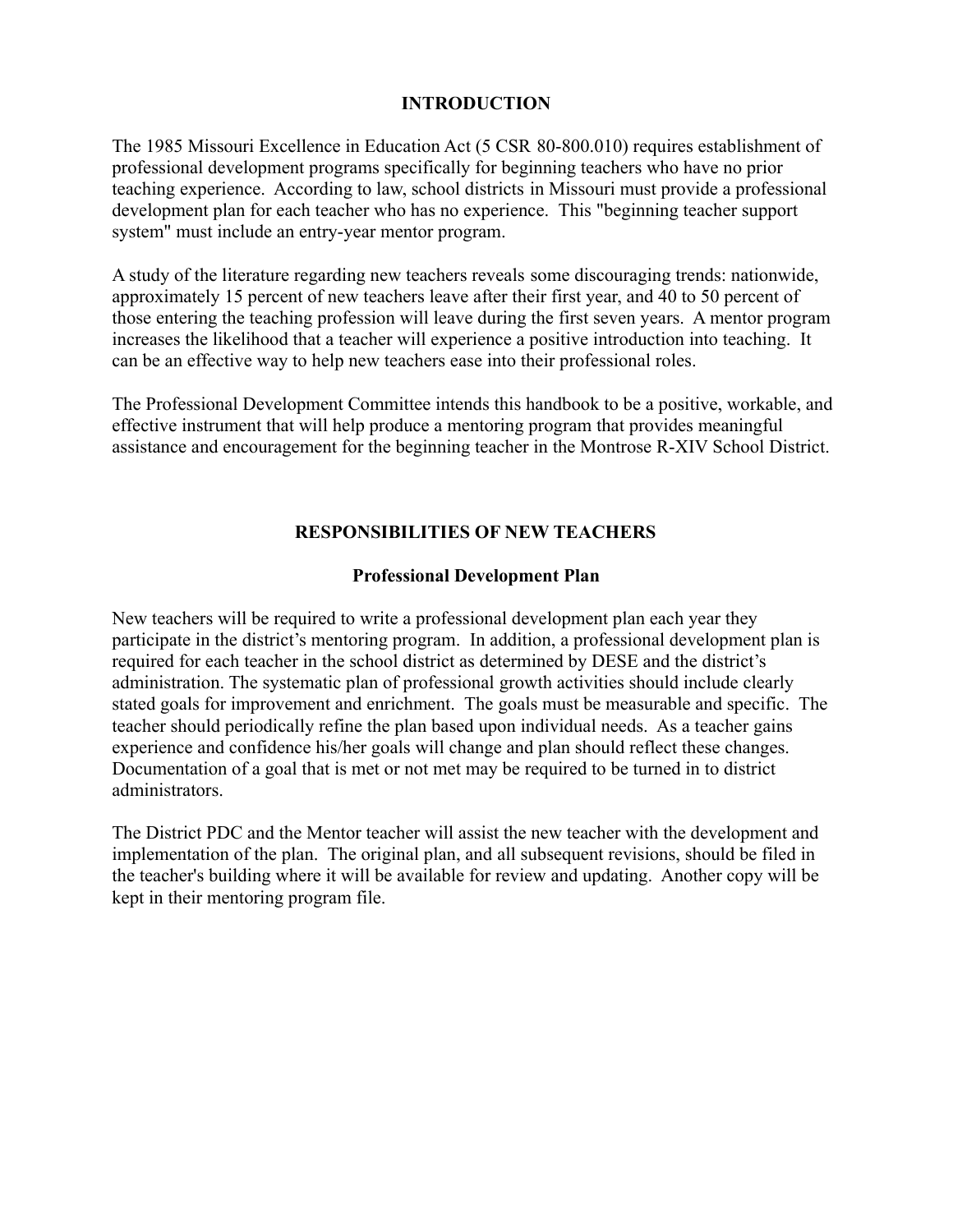### **Missouri Professional Development Guidelines** *for* **STUDENT SUCCESS**

### **PROFESSIONAL CERTIFICATE I (PCI)**

In 2003, legislation created a two-tier plan of professional classification that replaced the previous four-level plan of certification (IPC – Initial Professional Certificate; PCI –Professional Class I; PCII – Professional Class II; and CPC – Continuous Professional Certificate).

### **UPGRADING FROM THE INITIAL CERTIFICATE TO CAREER CERTIFICATE**

The classification, Initial Professional Certificate (IPC) or Initial Career Education Certificate (ICEC), is valid for four (4) years from the date of issuance. Any additional areas(s) of certification issued during the valid dates of this classification will fall under the same classification regardless of the certificate effective date. Therefore, all areas of certification under the IPC classification will have the same expiration date.

During the four (4) years that you hold this classification, you need to complete the following requirements before you can upgrade to a Career Continuous Professional Certificate (CCPC) or Continuous Career Education Certificate (CCEC), both valid for 99 years:

1. Complete four (4) years of Department of Elementary and Secondary Education (DESE) approved teaching experience.

*Approved teaching experience includes at least half-time, contracted employment in Missouri's public schools or in accredited nonpublic schools. Experience will be accepted when earned in nonpublic schools accredited by North Central Association of Colleges and Schools, Middle States Association of Colleges and Schools, New England Association of Schools and Colleges, Northwest Association of Schools and Colleges, Western Association of Schools and Colleges, Southern Association of Colleges and Schools, National Federation of Nonpublic School State Accrediting Association, Independent Schools Association of the Central States, National Lutheran School Accreditation, or Missouri Accreditation of Programs for Children and Youth.*

*Substitute teaching and serving as a teacher's aide or assistant cannot be counted toward teaching experience.*

2. Participate in a district-provided mentoring program for two (2) years. Your school will assign an appropriate teacher to be your mentor.

3. Successfully complete thirty (30) contact hours of professional development. This may include college credits (1 semester hour equals 15 contact hours of professional development).

4. Participate in a beginning teacher assistance program offered by a Missouri college or university, Regional Professional Development Center (RPDC), or professional teacher organization such as MNEA or MSTA; and

5. Successfully participate in your employing school's annual Performance Based Teacher Evaluation process.

6. Develop and implement a professional development plan that is on file with the district.

### IF A CERTIFICATE BECOMES INACTIVE –

### **If you are contracted at least half-time as an educator by a Missouri school district**

● You will need to complete the online **[Reactivation](https://apps.dese.mo.gov/weblogin/login.aspx)** application and submit it to your school district. The application will prompt you to choose your employing Missouri school district. The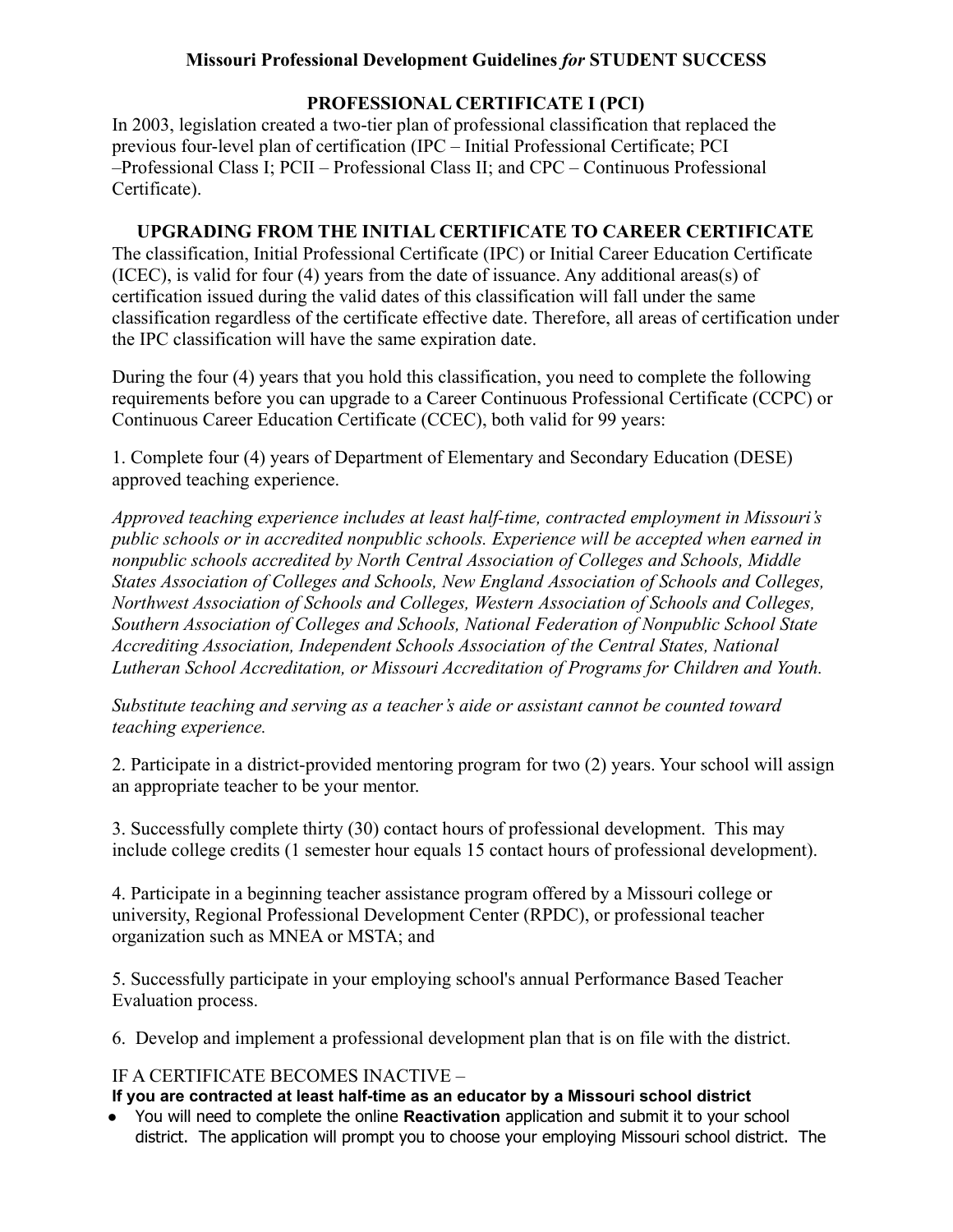district will verify your employment and submit your application to the department for approval. By submitting the application, your school district is attesting that you will complete 24 contact hours of professional development either six months prior to or after reactivation of your certificate.

● If your current background check clearance is over a year old, you will be required to **[complete](https://dese.mo.gov/educator-quality/certification/fingerprintingbackground-check) [a new fingerprint check](https://dese.mo.gov/educator-quality/certification/fingerprintingbackground-check)**.

### **MENTOR PROGRAM GOALS**

Through effective training, meaningful guidelines, and careful selection and matching of the mentor teacher and the beginning teacher the following mentor program goals will be achieved:

> \*To provide a network of support, guidance, and feedback for beginning teachers in their entry-year from a veteran teacher

\*To provide training for mentors which will equip them for the role of mentoring as well as refine their own instructional skills

\*To provide assistance for beginning teachers in their development of classroom skills

\*To provide for the opportunity for professional growth of both the new and experienced teacher

\*To provide professional and personal benefits to experienced teachers who assist new teachers

\*To provide a vehicle to assess the effectiveness of the mentoring program to assure its continued success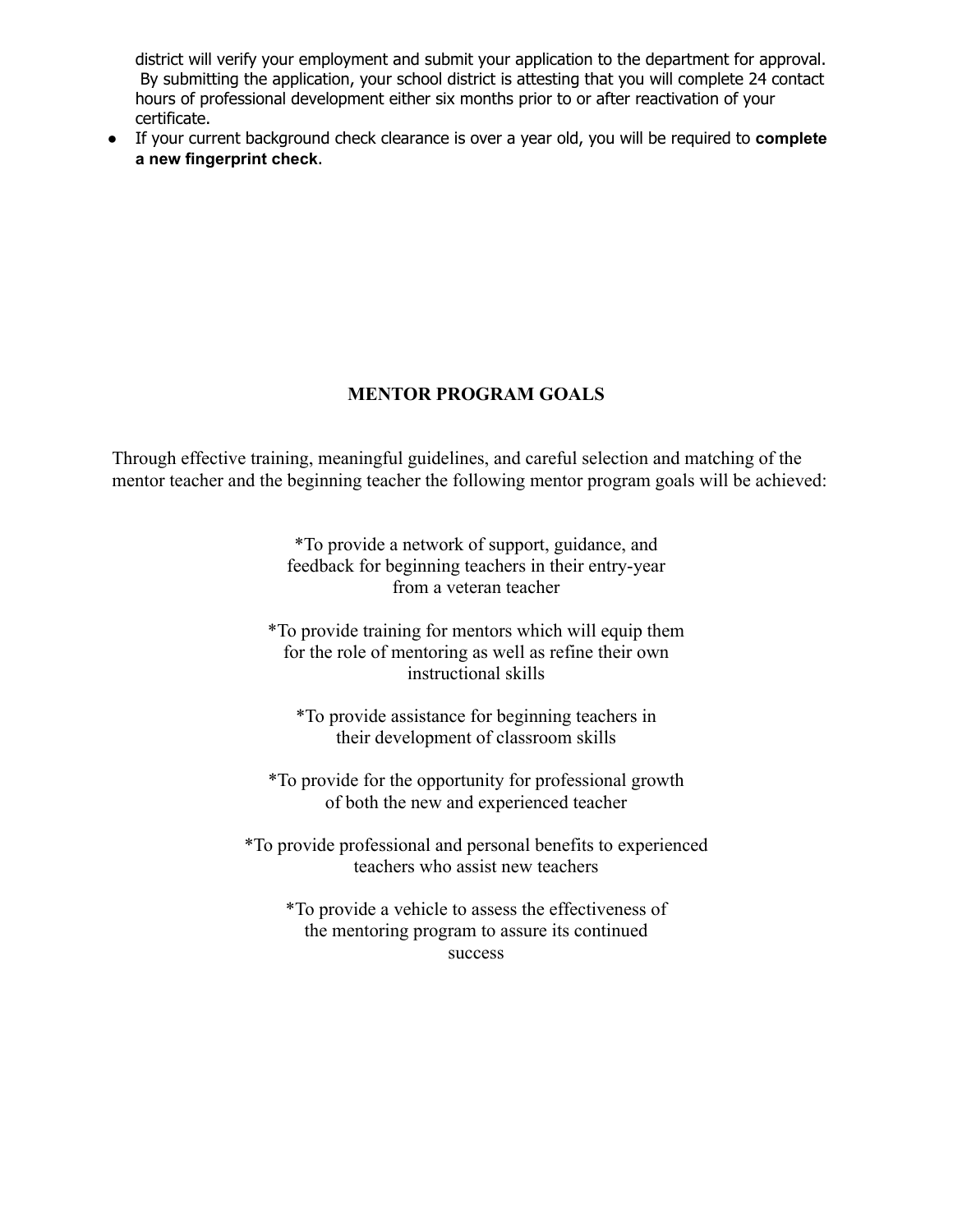### **DEFINITION OF A MENTOR**

A mentor, by common definition, is an experienced adult who befriends and guides one who is less experienced. In so doing, mentors can serve many roles: teacher, coach, role model, developer of talent, protector, and sponsor.

Mentoring can best be defined as: a nurturing process in which a more skilled or more experienced person, serves as a role model., teaches, sponsors, encourages, counsels, and befriends a less skilled or less experiences person for the purpose of promoting the latter's professional and /or personal development. Mentoring functions are carried out within the context of an ongoing, caring relationship between the mentor and the protégé,

> Anderson,E.M., & Shannon, A.T. "Toward a Conceptualization of Mentoring." Journal of Education, 29 (January/February 1988):3842.

A mentor is a special individual, one not only competent in his/her field, but one who has an ability to listen and to nurture. Just as good teaching cannot solve all the problems facing schools today, mentor teachers cannot solve all the problems for the beginning teacher. Through collaboration and the use of personal experience and training, mentors may be able to help assist the beginning teachers in effective problem solving.

### **THE ROLE OF A MENTOR IS TO BE A HELPER, NOT AN EVALUATOR.**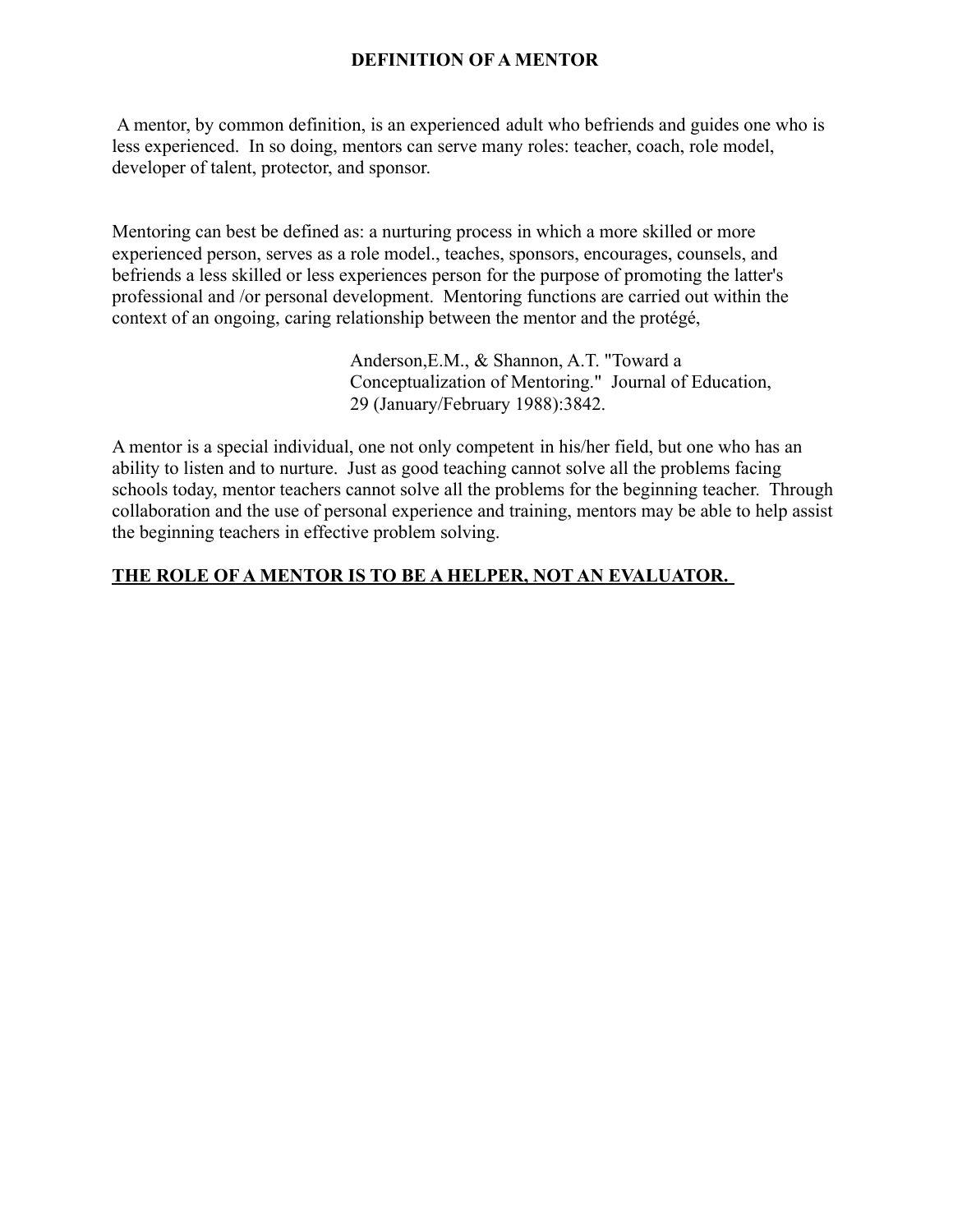### **A MENTOR'S ROLE**

A Good Mentor is ....

an *ADVISOR/COACH* who is a friendly observer, is able to nurture, is capable of maintaining trust, desires to serve, is committed to the idea of helping beginning teachers, is able to suspend judgment, feels trust is essential, possesses strong interpersonal skills;

a *COMMUNICATOR* who is able to listen empathetically, responds tactfully, is able to share experiences, ideas, doubts;

a *ROLE MODEL* who is competent in teaching, values his/her work, respects and likes her/his peers, has a sense of humor, is willing to take part in a training program, is skilled in the art and science of teaching.

The primary task of the mentor is to work to establish a relationship with the beginning teacher based on mutual trust, respect, support and collegiality. The mentor is not an evaluator. This is an adult relationship in which the new teacher's curiosity and desire to improve is supported and facilitated by the mentor's expertise. The mentor should make an effort to be available and easily accessible to the beginning teacher, especially during the first few weeks of the school year. Informal discussions are a valuable source of assistance.

Basic mentoring activities in the area of education include:

- Demonstrating teaching techniques to the beginning teacher
- Observing the beginning teacher's classroom teaching
- Providing feedback
- Holding support sessions
- Directing the beginning teacher to appropriate and needed materials, resources, and to other teachers who may be able to provide guidance.
- Serving as a facilitator to establish contact with other support persons to aid in the professional development of the beginning teacher

The goal of the Mentor Program is an adult relationship in which the new teacher's curiosity and desire to improve is supported and facilitated by the mentor's experience and expertise. The mentor must establish a relationship with the beginning teacher based on mutual trust, respect, support, and collegiality.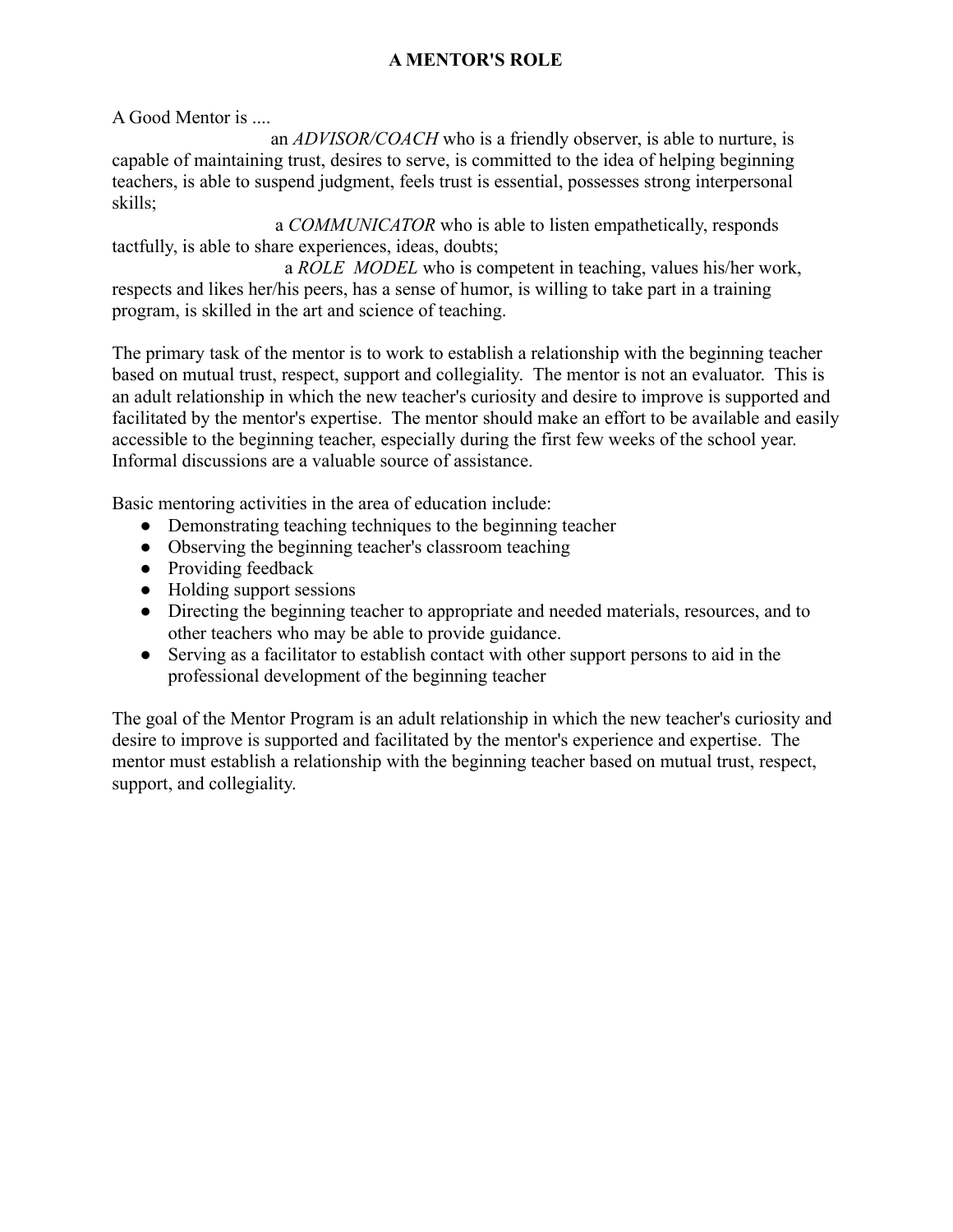#### **TRAINING**

One of the most important parts of the mentor program is a training program for those who serve as mentors. Mentor training workshops will address:

- $\vee$  discussion of the responsibilities and characteristics of a mentor
- $\triangleright$  confidentiality in the mentor relationship
- $\checkmark$  listening skills
- $\vee$  building trust
- $\triangleright$  interpersonal skills for working with adults
- $\vee$  a review of effective design
- $\vee$  peer coaching techniques

Teachers who are interested in being a mentor are encouraged to attend training workshops even though mentor positions are not currently available in their building.

Participation in a mentor training workshop will not meet one of the mentor program goals but will facilitate the mentor's ability to complete the task of helping a beginning teacher experience a successful year.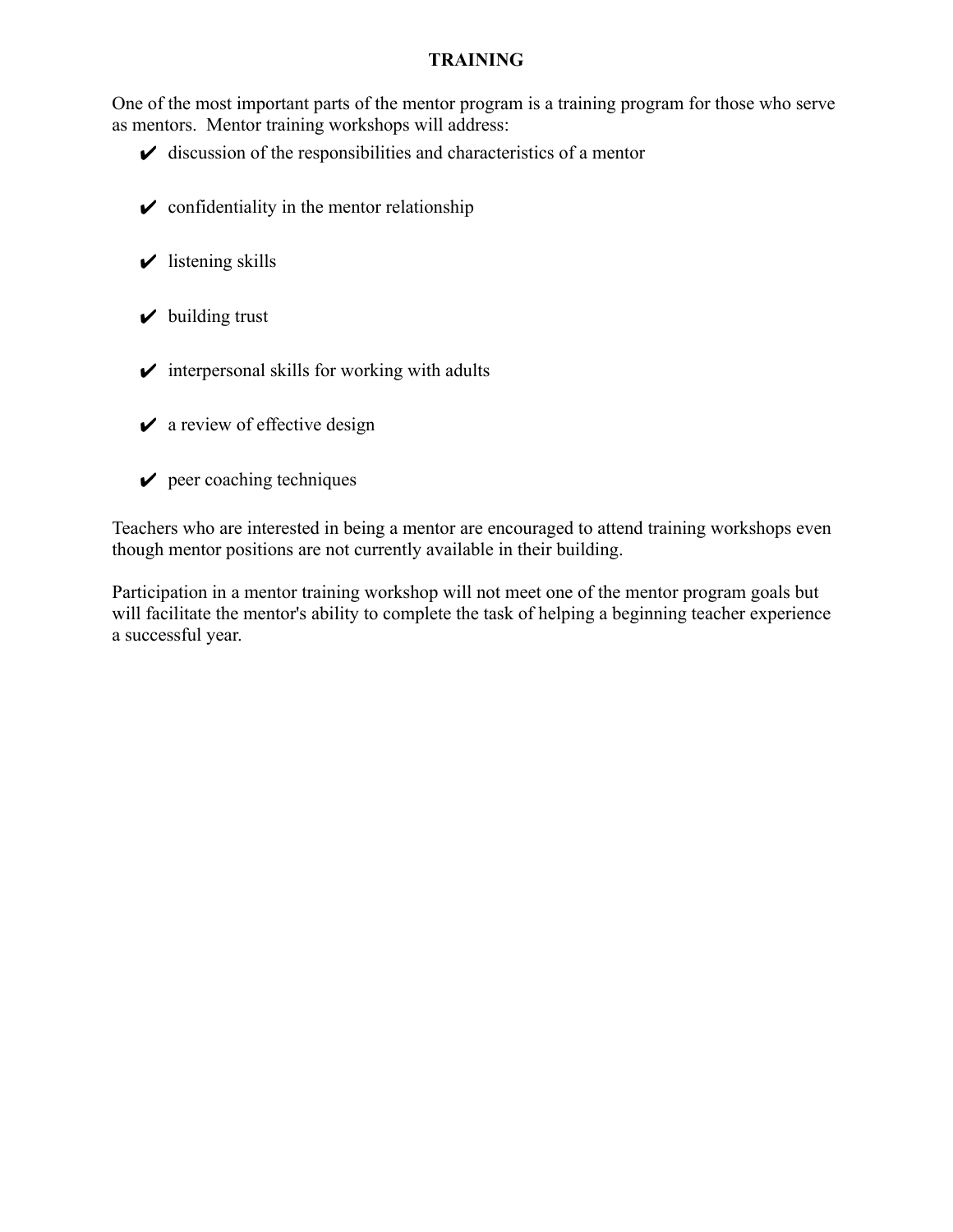### **FACILITATING THE MENTOR PROGRAM**

Release time will be provided for the mentor and new teacher to be used for observations.

A principal's involvement in the mentor program is the cornerstone for its success. The following are but a few ways a principal can encourage teachers to participate in the mentor program and insure its success:

- Encourage interested teachers to attend mentor training and/or staff development workshops before mentor positions become available in the building.
- Survey the building teachers and maintain a current list of qualified and available mentor candidates.
- Provide periodic release time for the mentor or new teacher so he/she can observe in the other's classroom.
- Visit with the mentor to monitor the progress and success of the mentoring efforts.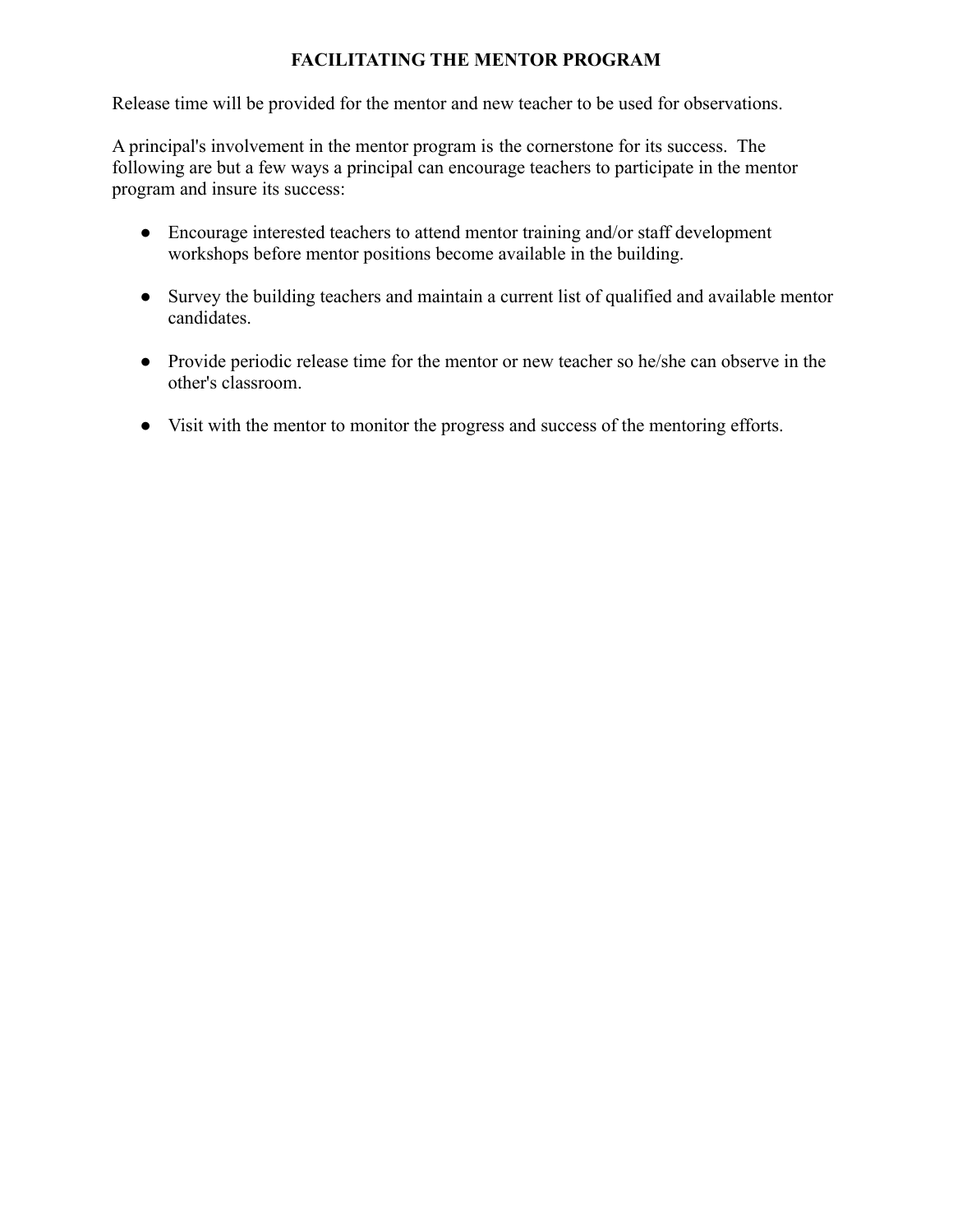### Mentor Mentee Checklist for the Beginning of the Year

Please check the items after you have discussed them. Then place it in your Mentor Mentee Binder. Please revisit the checklist throughout the year.

| Peer Relationship Needs:<br>Knowledge of staff names, job title, contact information<br>Knowledge of school board<br>Custodial, technical, library or health assistance<br>Working with the counselor<br>working with paraprofessionals<br>working relationship with administrators<br>working with Special Services personnel<br>Working as a team                             | <b>Work with Community Environment:</b><br>Familiarity with the building<br>Familiarity with district buildings and offices<br>Familiarity with the community/area                                                                                                                                                                                                                                                              |
|---------------------------------------------------------------------------------------------------------------------------------------------------------------------------------------------------------------------------------------------------------------------------------------------------------------------------------------------------------------------------------|---------------------------------------------------------------------------------------------------------------------------------------------------------------------------------------------------------------------------------------------------------------------------------------------------------------------------------------------------------------------------------------------------------------------------------|
| Instructional Needs:<br>knowledge of grading procedures<br>knowledge of testing procedures<br>Knowledge of district curriculum<br>Using technology in the classroom                                                                                                                                                                                                             | Miscellaneous Policies:<br>Substitute calling procedures<br>Use of school equipment and building<br>Use of telephone, photocopier, computer, mail<br>In-service procedures<br>Keys/security procedures                                                                                                                                                                                                                          |
| <b>Student Relationship Needs:</b><br>Motivating students<br>Assigning and receiving homework<br>Accepted student discipline techniques<br>Referral to Special Services<br>Knowledge of resources for exceptional students<br><b>Learning Styles</b><br>Teaching styles<br><b>Instructional Strategies</b><br>Student privacy issues<br>Professional relationship with students | How to order school supplies<br>school vehicle use procedures<br>committee membership<br>Salary schedule<br>Salary pay schedule<br>Absence/leave procedure<br>Food/beverage procedures<br>extra duty assignments<br>Building dress code<br>Computer use policy<br>Field trips                                                                                                                                                   |
| Parent/Guardian Relationship Needs:<br>How to prepare for parent/teacher conferences<br>Communicating with parents via phone/mail email<br>Dealing with upset parents<br>Custodial parent issues<br><b>Emotional Support Needs:</b><br>Dealing with stress<br>Dealing with difficult students                                                                                   | Managerial Needs:<br>Classroom organizational techniques<br>Reporting suspected abuse<br>Record keeping procedures for roll, lunch count<br>Fire drill, tornado drill, etc.<br>Requesting and preparing for a substitute teacher<br>Acceptable classroom techniques<br>Planning: long and short term<br>student illness<br>Time management<br>Assigning textbooks<br>Library policies and procedures<br>Lunch/recess procedures |
| Calendar Items:<br>Knowledge of school calendar<br>Knowledge of class schedule<br>Knowledge of PD days                                                                                                                                                                                                                                                                          | Terms and Conditions of Employment:<br>Contract renewal procedures<br>Teacher evaluation procedures                                                                                                                                                                                                                                                                                                                             |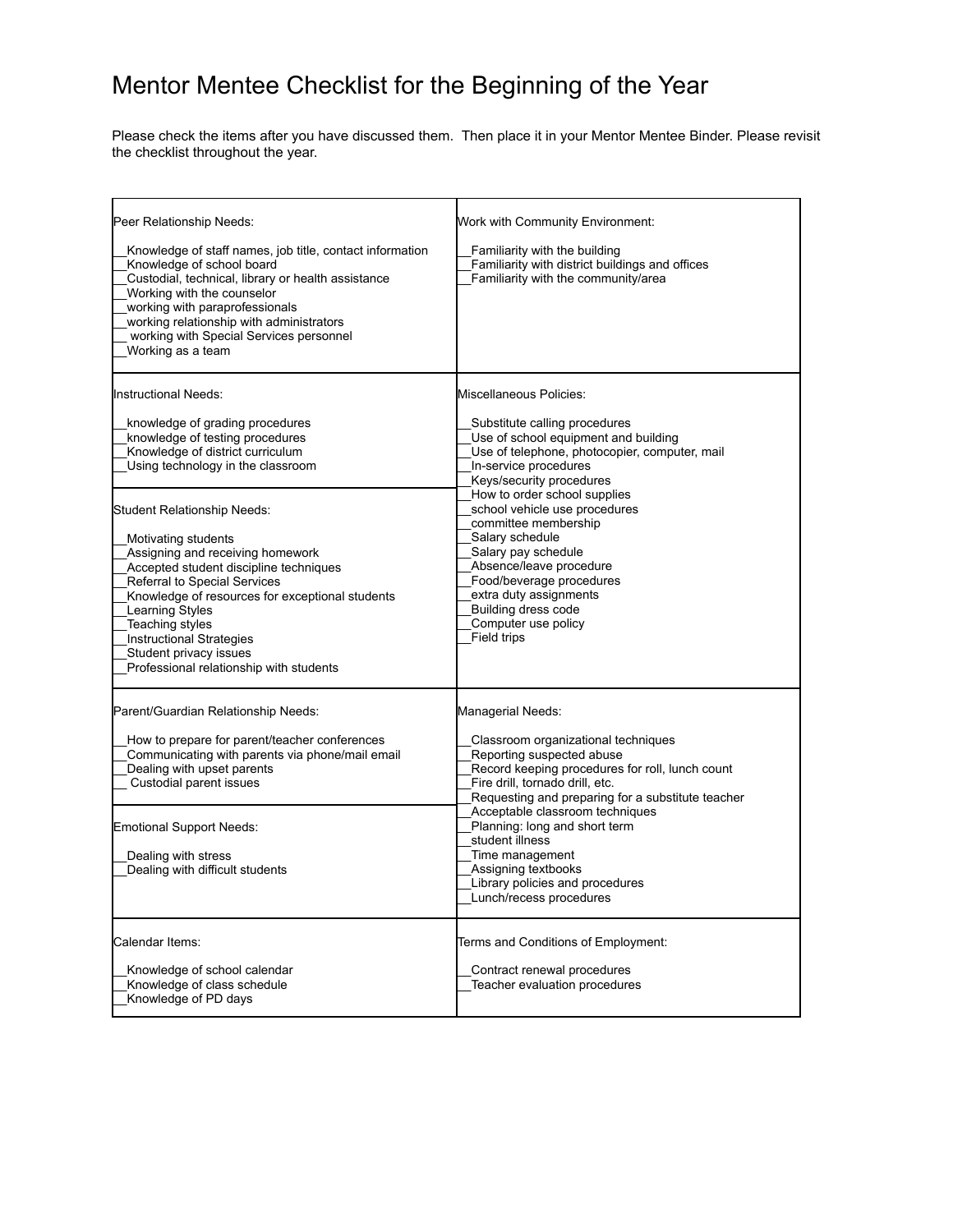### First Quarter 2021-2022

Please check all activities accomplished, and list the approximate date it occurred on the form below.

| We: |                                                                                                                    | <b>DATE</b> |
|-----|--------------------------------------------------------------------------------------------------------------------|-------------|
| ٠   | Met and got acquainted                                                                                             |             |
|     | Discussed PDP/In-service Hours                                                                                     |             |
|     | Set up weekly/biweekly meeting time                                                                                |             |
|     | Shared resources                                                                                                   |             |
|     | Set date to observe in mentor's class<br>Fill out observation form in handbook and return to PD member<br>$\Omega$ |             |
|     | Set date to observe mentee<br>Fill out observation form in handbook and return to PD member<br>$\Omega$            |             |
|     | Discussed teacher evaluation                                                                                       |             |
|     | Discussed first quarter grades and parent-teacher conferences                                                      |             |
| ٠   | Held question/answer period                                                                                        |             |
| ٠   | Register for Beginning Teachers Meetings                                                                           |             |
|     |                                                                                                                    |             |
|     |                                                                                                                    |             |

*Signatures verify that we have accomplished the activities checked off above.*

 $\mathcal{L}_\text{max}$  and the contract of the contract of the contract of the contract of the contract of the contract of the contract of the contract of the contract of the contract of the contract of the contract of the contrac Mentor Mentee

**Please Turn in October 15, 2021**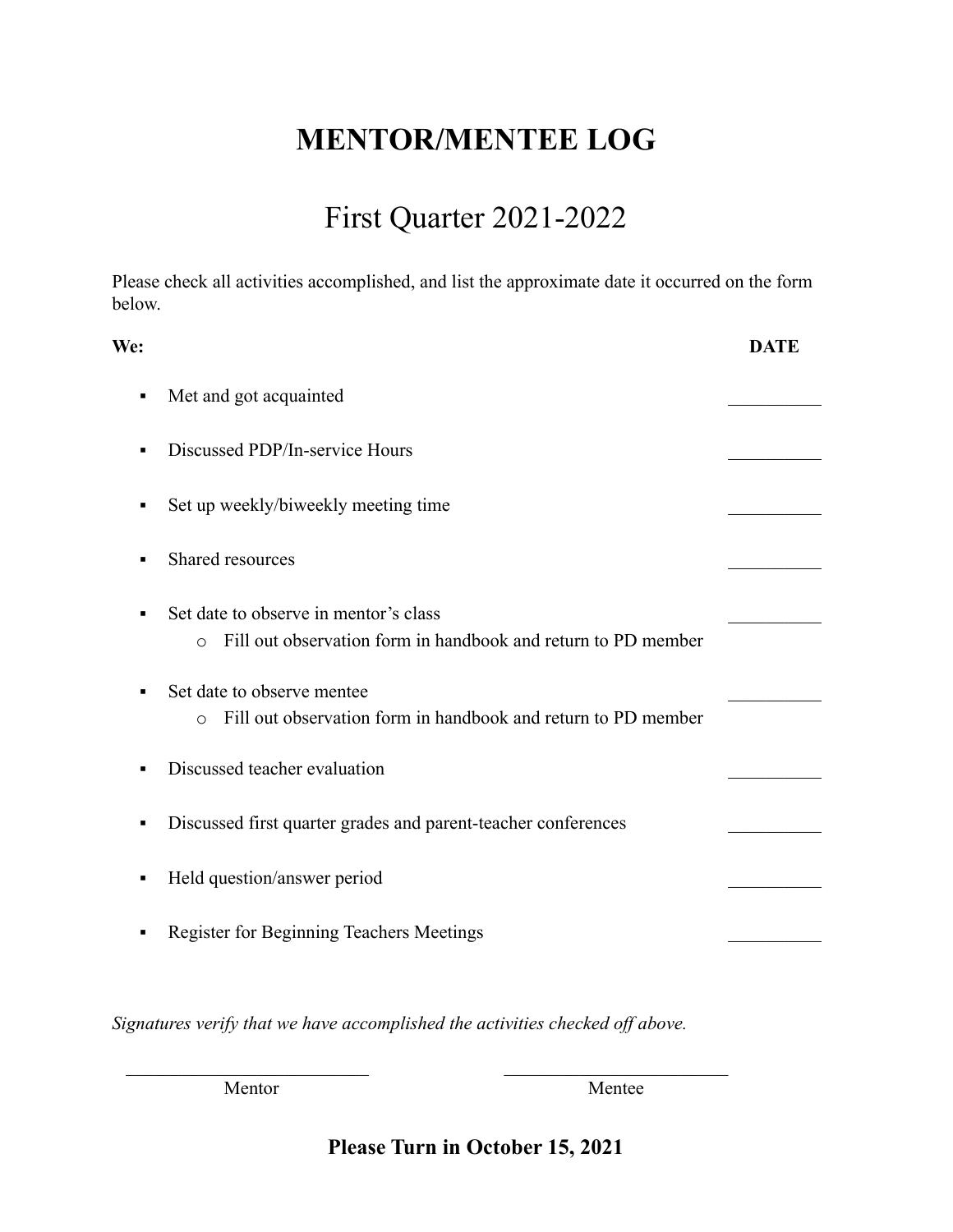### Second Quarter 2021-2022

Please check all activities accomplished, and list the approximate date it occurred on the form below.

| We:                                                                                                                  | <b>DATE</b> |
|----------------------------------------------------------------------------------------------------------------------|-------------|
| Finalized PDP and made copies for us and the principal<br>٠                                                          |             |
| Met for informal discussions                                                                                         |             |
| ٠                                                                                                                    |             |
| Talked about first quarter grades and parent conferences<br>п                                                        |             |
| Discussed classroom problems                                                                                         |             |
| Scheduled second classroom observation<br>Fill out observation form in handbook and return to PD member<br>$\bigcap$ |             |
| Talked about what we saw                                                                                             |             |
| Met with Principal to discuss how things are going<br>п                                                              |             |
| Discussed professional development opportunities<br>Beginning teacher assistance program<br>$\circ$                  |             |
| Scheduled a time to see another teacher in his/her classroom                                                         |             |

*Signatures verify that we have accomplished the activities checked off above.*

 $\mathcal{L}_\text{max}$  , and the contract of the contract of the contract of the contract of the contract of the contract of the contract of the contract of the contract of the contract of the contract of the contract of the contr

Mentor Mentee

**Please turn in December 21, 2021**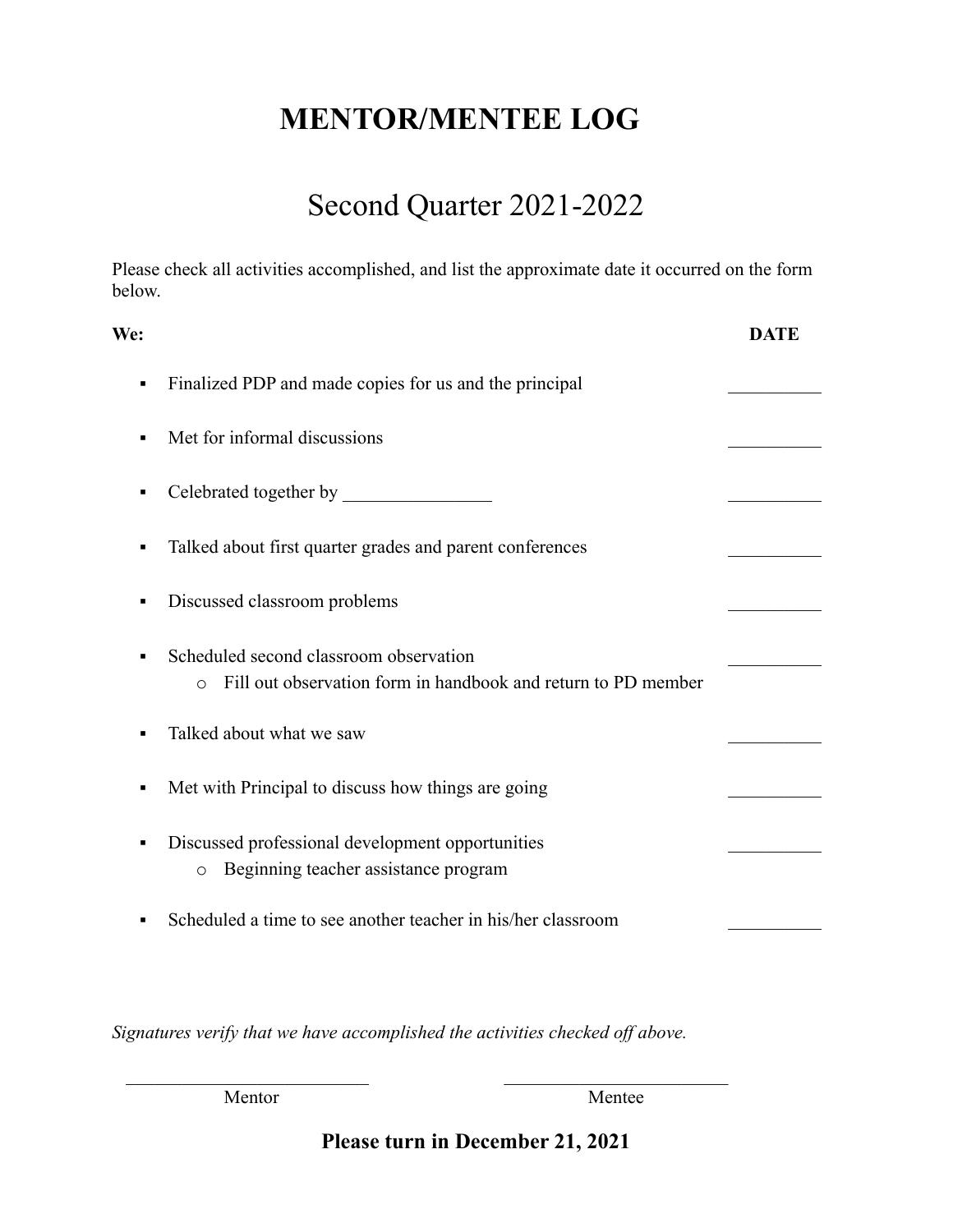### Third Quarter 2021-2022

Please check all activities accomplished, and list the approximate date it occurred on the form below.

| We:            |                                                                                                         | DATE |
|----------------|---------------------------------------------------------------------------------------------------------|------|
| ٠              | Continued informal contact (hallway/lunch)                                                              |      |
| $\blacksquare$ | Reviewed PDP/In-service Hours                                                                           |      |
| ٠              | Reviewed attendance at building/district events                                                         |      |
| $\blacksquare$ | Scheduled third observation<br>Fill out observation form in handbook and return to PD member<br>$\circ$ |      |
| ٠              | Discussed a new/innovative teaching strategy                                                            |      |
| ٠              |                                                                                                         |      |
| п              | Scheduled a time to see another teacher in his/her classroom                                            |      |

*Signatures verify that we have accomplished the activities checked off above.*

 $\mathcal{L}_\text{max}$  , and the contract of the contract of the contract of the contract of the contract of the contract of the contract of the contract of the contract of the contract of the contract of the contract of the contr

Mentor Mentee

**Please turn in March 11, 2022**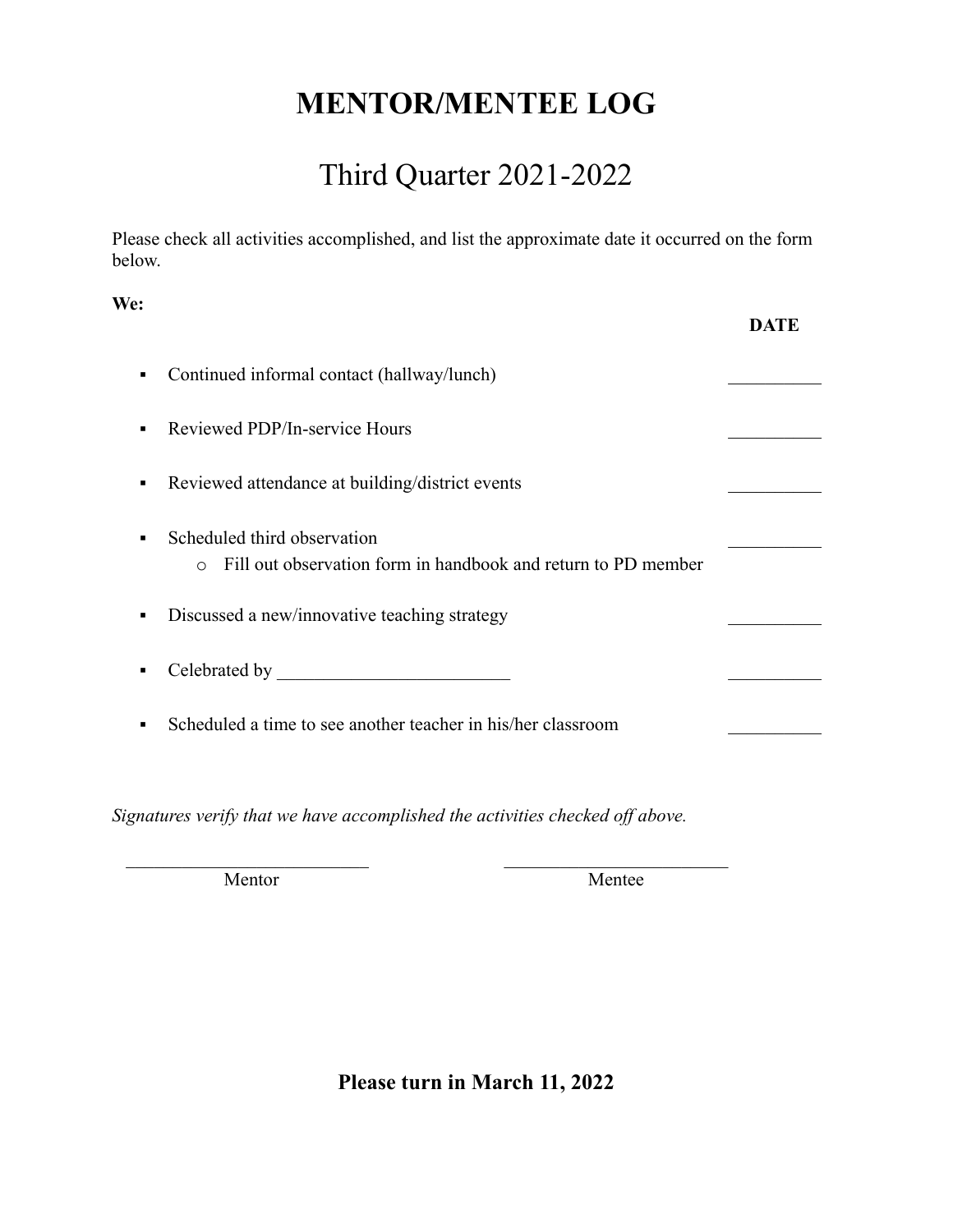### Fourth Quarter 2021-2022

Please check all activities accomplished, and list the approximate date it occurred on the form below.

| We:                                                                 | <b>DATE</b> |
|---------------------------------------------------------------------|-------------|
| Finalized PDP, bring to final mentee meeting<br>$\blacksquare$      |             |
| Finalized In-service Hours form, bring to final mentee meeting<br>٠ |             |
| Set PDP goals for next year<br>$\blacksquare$                       |             |
| Evaluated program                                                   |             |
| Celebrated/recognized accomplishments                               |             |
|                                                                     |             |

*Signatures verify that we have accomplished the activities checked off above.*

 $\mathcal{L}_\text{max}$  , and the contract of the contract of the contract of the contract of the contract of the contract of the contract of the contract of the contract of the contract of the contract of the contract of the contr

Mentor Mentee

**Please turn in by May 20, 2022**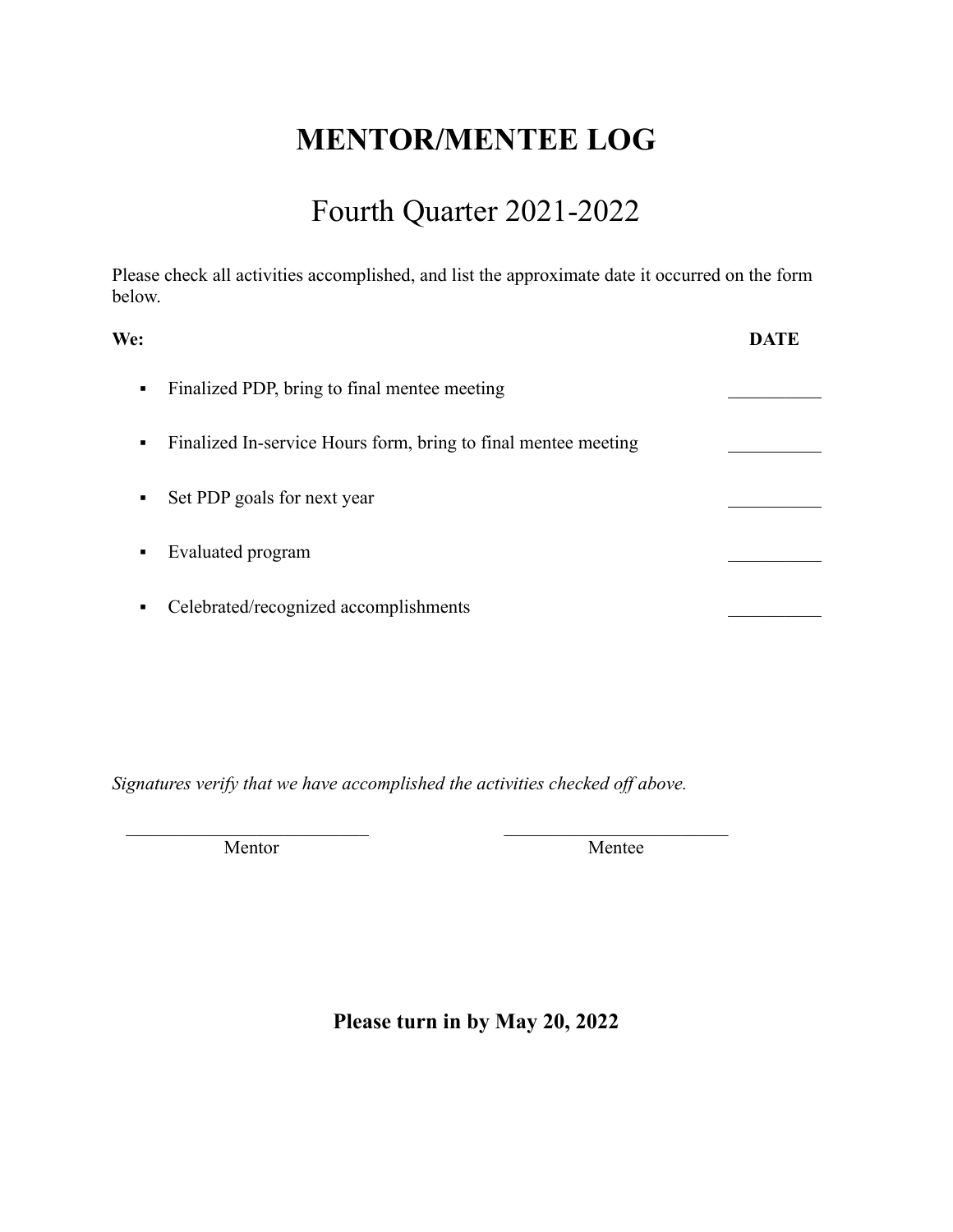### **Mentor Observation Feedback Form**

#### **It is strongly recommended that Mentees observe/be observed four times for the first and second year of teaching.**

The observation information is not to be used for evaluation purposes and is intended solely for the use of the mentor and beginning teacher.

Date of Observation: Grade Level and Subject being taught:

| <b>Curriculum</b>                                                                         | Yes | <b>At times</b> | <b>Not</b>      |
|-------------------------------------------------------------------------------------------|-----|-----------------|-----------------|
| During this observation I noted that the teacher:                                         |     |                 | <b>Observed</b> |
| 11. Aligns instruction to the Montrose R-XIV School District Curriculum                   |     |                 |                 |
| 2. Uses Essential Questions and Enduring Understandings in delivering the<br>lesson       |     |                 |                 |
| 3. Understands content, makes relevant connections and organizes concepts                 |     |                 |                 |
| 4. Uses a variety of resources and materials                                              |     |                 |                 |
|                                                                                           | Yes | At times        | <b>Not</b>      |
| <b>Instructional Delivery</b><br>During this observation I noted that the teacher:        |     |                 | <b>Observed</b> |
| 1. Connects instruction to students' relevant and real world experiences                  |     |                 |                 |
| 2. Provides opportunities for student choice, responsibility, independence                |     |                 |                 |
| 3. Differentiates instruction to allows for independent application and practice          |     |                 |                 |
| 4. Manages time by establishing routines and procedures that are consistently<br>followed |     |                 |                 |
| 5. Integrates technology                                                                  |     |                 |                 |

| <b>Assessing, Monitoring, &amp; Feedback:</b><br>During this observation I noted that the teacher:<br>1. Continually monitors student learning and participates in progress monitoring<br>2. Regularly provides specific and constructive feedback to students<br>3. Modifies material and instruction for at-risk students | <b>Yes</b> | At times | <b>Not</b><br><b>Observed</b> |
|-----------------------------------------------------------------------------------------------------------------------------------------------------------------------------------------------------------------------------------------------------------------------------------------------------------------------------|------------|----------|-------------------------------|
| <b>Classroom Management</b><br>During this observation I noted that the teacher:                                                                                                                                                                                                                                            | Yes        | At times | <b>Not</b><br><b>Observed</b> |
| 1. Has built relationships with students that are evident in observation                                                                                                                                                                                                                                                    |            |          |                               |
| 2. Fosters student involvement and cooperation in classroom activities                                                                                                                                                                                                                                                      |            |          |                               |
| 3. Utilizes effective communication strategies                                                                                                                                                                                                                                                                              |            |          |                               |
| 4. Establishes a safe and comfortable environment both physically and<br>emotionally for students                                                                                                                                                                                                                           |            |          |                               |